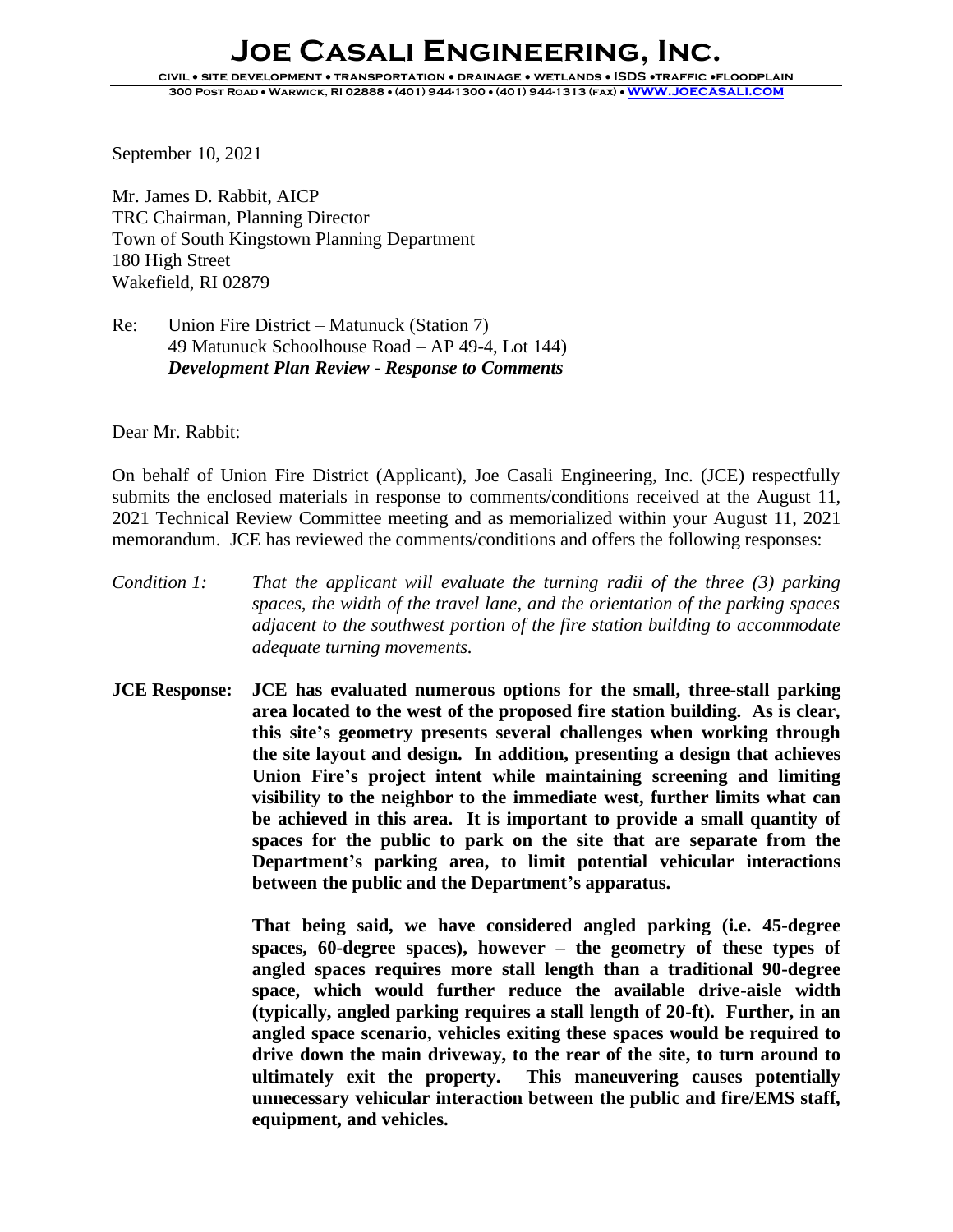**Ultimately, it is our professional opinion that the best scenario for this area is traditional 90-degree parking stalls. To aid in providing adequate area for turning movements, we have designed the stalls in this area to have 10-ft width (1-ft greater than the required/traditional 9-ft width). Further, we have worked with the Architect to shift the building 1-ft towards the east and have shifted the proposed westernmost berm 1-ft to the west, which allows us to slightly widen the drive aisle to 22-ft (from the previously proposed 20-ft). Finally, we have incorporated an additional 4-ft-wide striped island between the two traditional parking stalls to allow for additional area for maneuvering.** 

**While this scenario still requires relief from the Zoning Board of Review for less than the required drive aisle width (24-ft required, 22-ft proposed), this proposed width coupled with the widened spaces and additional striped island, provides adequate real estate for all vehicles to pull into and out of the three (3) spaces located to the immediate west of the proposed building. Updated AutoTurn analyses with the modified drive aisle geometry are included within Appendix C of the revised Project Narrative and Stormwater Management Report.** 

- *Condition 2: That the application employs root pruning or existing vegetation along the western property boundary in the area where shrub removal is proposed.*
- **JCE Response: The Existing Conditions and Site Prep. Plan (Sht. 1 of 9) has been updated to specify that the Contractor employ root pruning techniques, by a licensed Arborist, to protect existing root system to remain along the western property boundary in the area where shrub removal is proposed.**
- *Condition 3: That the applicant modifies the Site Pan to clearly show the venting of the septic system preferably with the vents located to the east of the auxiliary ambulatory building or routed through the building to a roof vent.*
- **JCE Response: The Utility Plan (Sht. 3 of 9) has been updated to include the location of the proposed OWTS system vent, located at the northeastern corner of the parcel, well east of the proposed EMS Building.**
- *Condition 4: The applicant shall provide fire protection service and a meter pit at the property line if the domestic service water line is longer than 100 ft with a minimum 4" line.*
- **JCE Response: The Utility Plan (Sht. 3 of 9) has been updated in include a 2-inch polyethylene domestic water service and a 4-inch cement lined ductile iron fire protection service from the existing 12-inch main within Matunuck Schoolhouse Road. The domestic and fire protection services will be routed to the southeast corner of the proposed Fire Station Building, where the necessary meter and backflow can be implemented (inside the proposed building). The service entrances to the building lie approximately 52-feet from the property line, which does not necessitate a meter pit at the property line.**